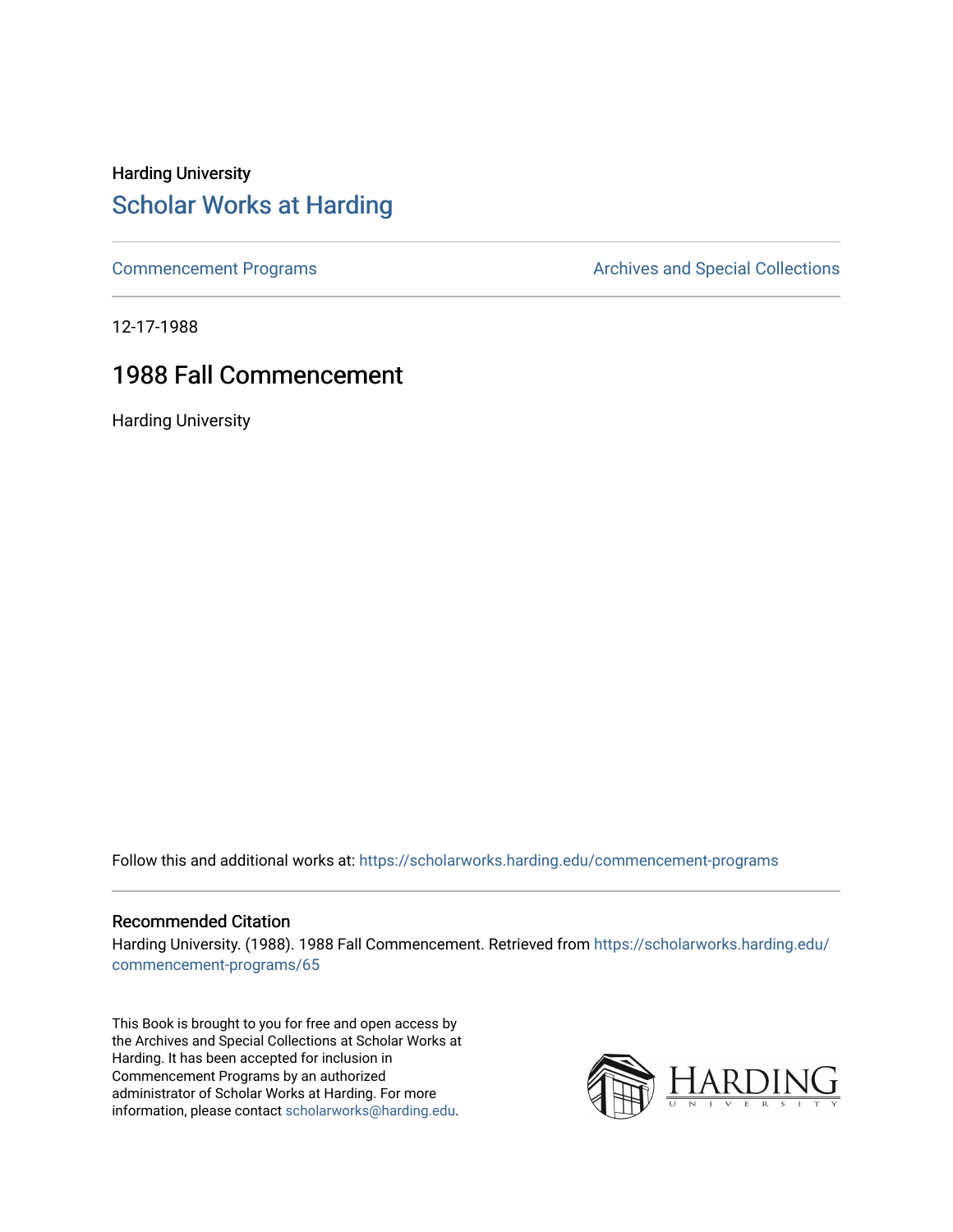Gradvation the grams

# **HARDING UNIVERSITY**

## **Fall Commencement**



December 17, 1988

George S. Benson Auditorium Searcy, Arkansas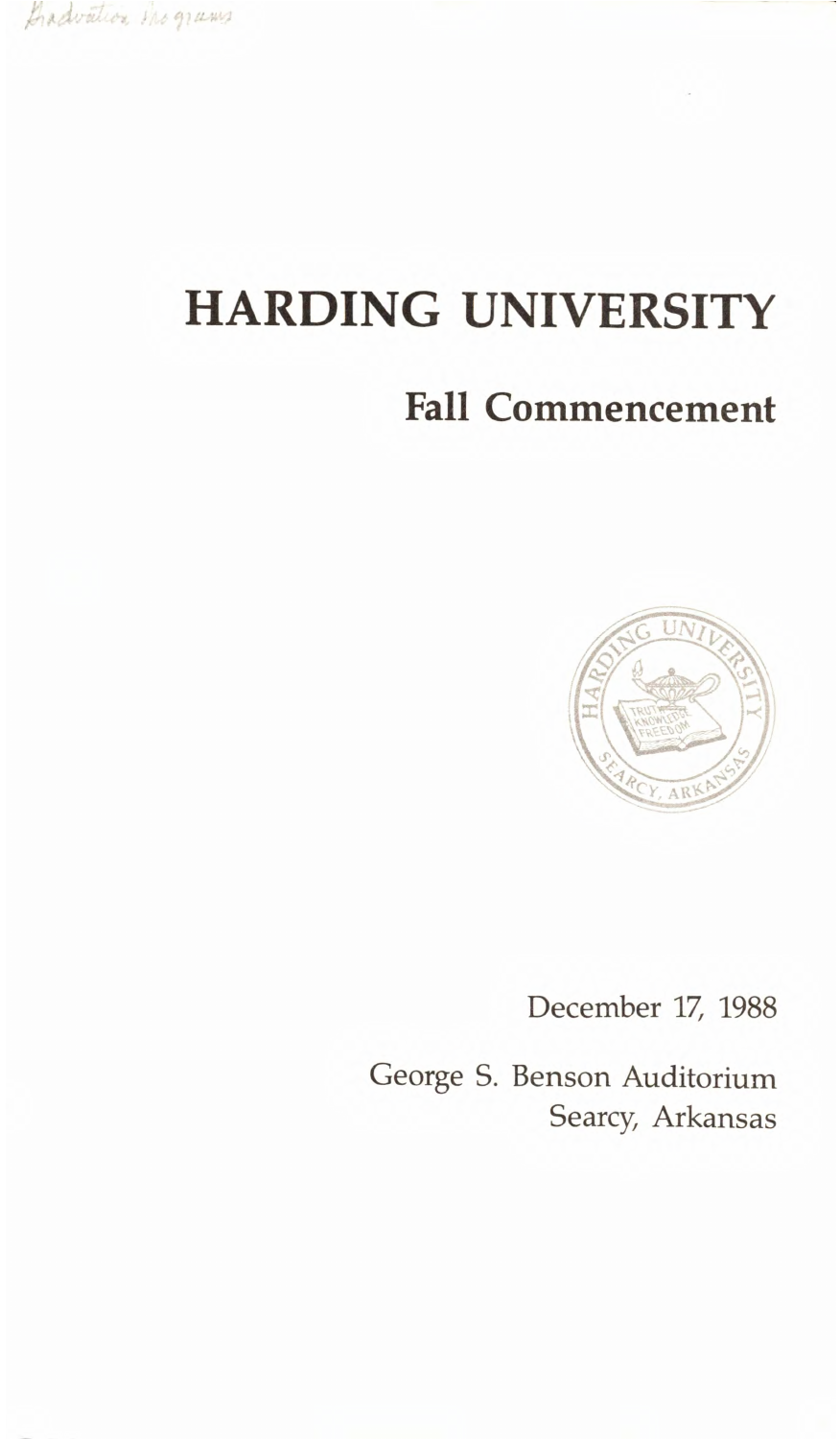# **Commencement Program**

**December 17, 1988, 10:00 a.m., George S. Benson Auditorium, Harding University** 

| Associate Professor of Bible                                                                         |
|------------------------------------------------------------------------------------------------------|
| Associate Professor of Art                                                                           |
| HYMN NO. 371, "Father, Hear The Prayer We Offer" Steve Townsdin<br>Candidate for B.A. Degree         |
| President                                                                                            |
| Vice Chancellor, Abilene Christian University                                                        |
| RECOMMENDATION OF CANDIDATES FOR DEGREE Neale T. Pryor, Th.D.<br>Vice President for Academic Affairs |
| Dean B. Priest, Ph.D.<br>Dean of the College of Arts and Sciences                                    |
| C. Philip Slate, D.Miss.<br>Dean of the College of Bible and Religion                                |
| Cathleen M. Shultz, Ph.D.<br>Dean of the School of Nursing                                           |
| George Oliver, M.S.A.<br>Acting Dean of the School of Business                                       |
| Bobby L. Coker, Ed.D.<br>Dean of the School of Education                                             |
|                                                                                                      |
|                                                                                                      |
| HYMN NO. 334, "All The Way My Savior Leads Me" Steve Townsdin<br>(Audience will stand)               |
| (Audience will remain standing) Associate Professor of Business                                      |
| (Audience will be seated)                                                                            |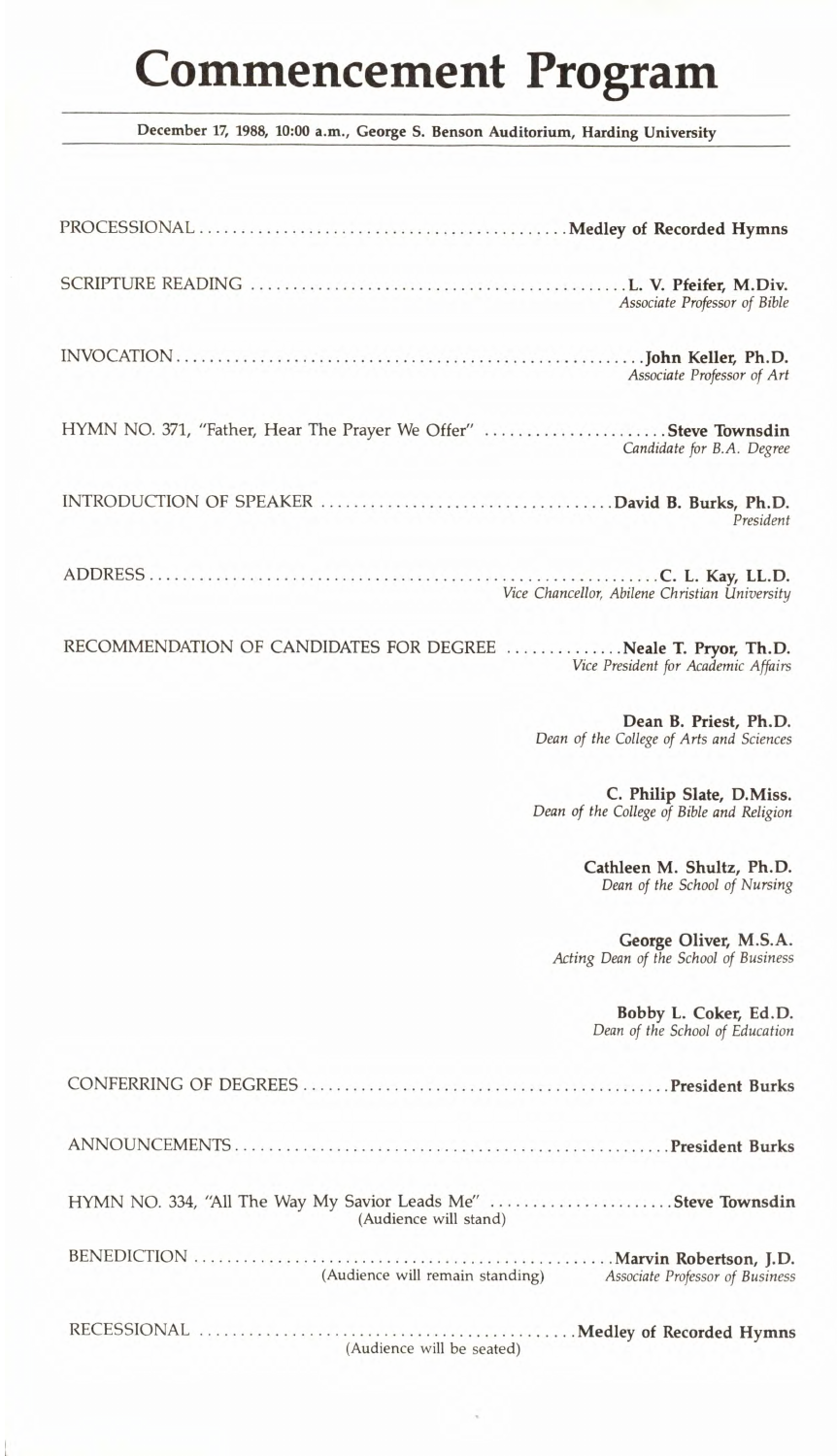### **College of Arts and Sciences**

Mickey James Adkison Miguel Augilar+ Charles Michael Baril Natalie Kay Barnes Paul Alvin Brooks\* *Magna Cum Laude*  Randy Lee Byrd Michael John Clark Susan Lanore Clark Angela Sue Downs *Cum Laude*  David Malcolm Escue+ Barry Malone Ford Vonda Kay Goldman Judy Ellen Hale Laurie B. Hale Steve Scott Hockenberry Sherri Lynn Jernigan

Traci Renea Bird Angela Grace Browner\* *Magna Cum Laude* 

#### **Bachelor of Arts**

Barry Don Jones Kellye Rachelle Kieffer Rebecca Ann King Sandra G. Knutsen *Cum Laude*  Martha Evelyn Lacoss\* *Magna Cum Laude*  Ronnie Lyle Lancaster Martelia Tubb Langston Cheok Yuen Lee\* *Summa Cum Laude*  Mannie Lee Lowery Mary Ruth Maxwell Twilla Gayle Peppers *Cum Laude*  Gregory Everett Petree Marty Ray Reagan Kathryn Athena Rowe

Kattie Jane Rumfield\* *Cum Laude*  Jay Douglas Sanders Ruben Santellan Christopher Smith Wesley Elden Stine Mark William Story Daniel Patrick Sullivan L. Michelle Sullivan Debra Sue Taylor\* *Magna Cum Laude*  Steven Dale Townsdin\* *Summa Cum Laude*  Susan Elaine Waugh *Cum Laude*  Janna Leah Wharton Edward Irel Williams

**Bachelor of Science** 

Kevin Andrae Hunt Christopher Lacy

Tracey E. Western

#### **Bachelor of Science in Medical Technology**

Carol Elain Westjohn *Cum Laude* 

#### **Bachelor of Social Work**

Joan Elizabeth Cigrang

#### **Bachelor of Music Education**

David Michael McClure Denise Mae Price

Cynthia C. Burrow *Cum Laude* 

# **College of Bible and Religion**

**Bachelor of Arts** 

David Michael Martin Mary Rene Small

Thomas Alan Taylor\* *Magna Cum Laude* 

#### **Bachelor of Science**

John William Sheppard

# **School of Nursing**

**Bachelor of Science in Nursing** 

Tamara Kae Chesshir

Ernest Owusu Acheaw James R. Atkinson Thomas Peter Hawkins\* *Summa Cum Laude*